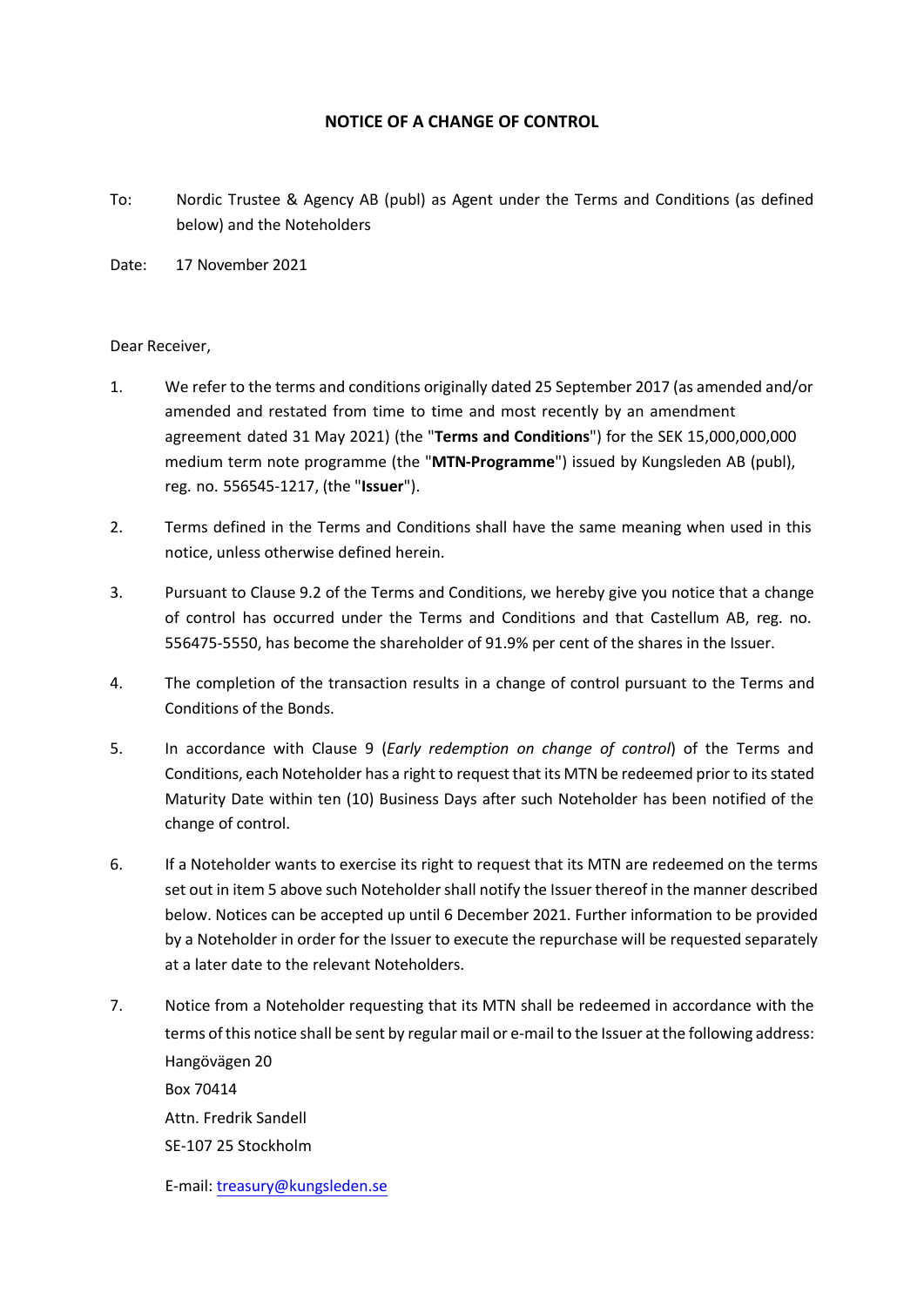Telephone no: +46 8 503 052 95

- 8. The Redemption Date shall fall no earlier than thirty (30) Business Days and no later than forty (40) Business Days after notice of the change of control has been submitted to the Noteholders and if the Redemption Date is not a Business Day the Redemption Date shall be the following Business Day. This notice will be submitted on 17 November 2021 and the Redemption Date shall fall on 17 January 2022.
- 9. The Issuer will redeem the relevant MTN on the Redemption Date at the price per MTN that would have been paid on the Maturity Date together with accrued interest (if any). For MTN which is a Zero Coupon Loan the amount per MTN shall be calculated in accordance with clause 11.8 of the Terms and Conditions.